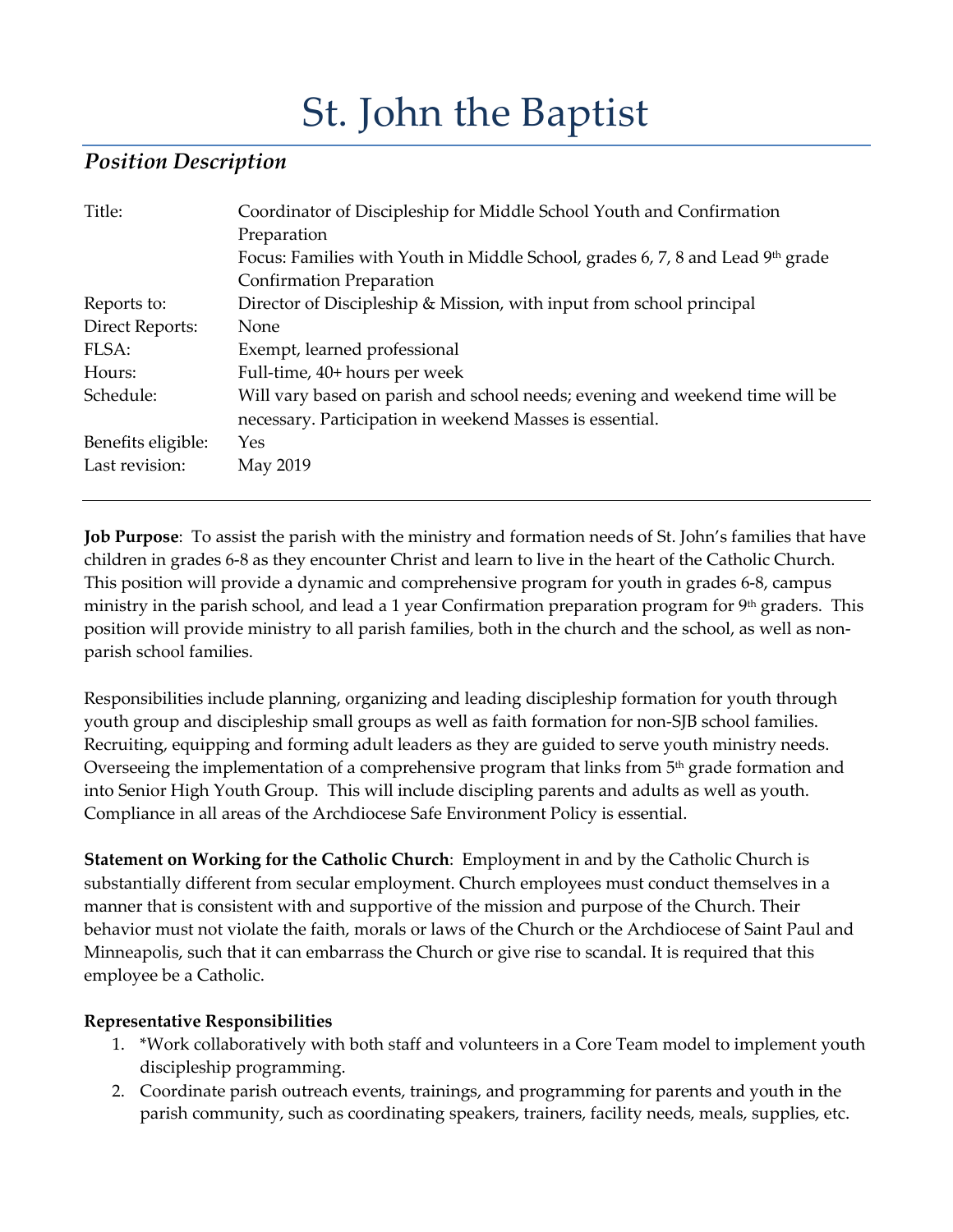- 3. \*Recruit, train, and supervise all adult and teen leaders in a Core Team model, to lead discipleship groups and Youth Group. Ensure these leaders have adequate knowledge of faith and catechetical skills as well as training in pastoral practice.
- 4. \*Participate in relational, discipleship making youth ministry with 6-8<sup>th</sup> graders, creating and taking advantage of opportunities outside set programming to interact (and team to interact) with both youth and families of youth.
- 5. \*Maintain effective and appropriate working relationships with all youth, parents, parish staff, volunteers, and parishioners.
- 6. \*Handle conflicts, challenges, crisis situations, and behavior issues with maturity by providing pastoral care, mentoring, and wisdom to both adults and youth. Making the necessary referrals and follow up as well as following safe environment policies.
- 7. \*Be present and attend parish liturgies and parish events, for example: participate in Fallfest or attend all 4 masses one weekend per month and all Ignite Masses on Sunday evenings with the intent to connect with teens and families, especially those not connected to the current youth programs.
- 8. \*Be present and attend Church, SJB school, and public school events in order to build relationships with parents and families.
- 9. \*Meet regularly with supervisor and ODM team. Participate as a team member for community building events for the parish.
- 10. \*Clearly communicate to teens, families, and the wider parish community all that happens within the youth program; from promoting events to telling the glory stories of the lives of our teens. Using Flocknote, Father's email, bulletin, and social media outlets.
- 11. \*Handle administrative tasks to effectively and efficiently execute programs, retreats, events, and activities. Such as program schedules, weekly communication emails, permission forms, etc.
- 12. \*Maintain database and record discipleship efforts as well as update and evaluate effectiveness of ministry components.
- 13. \*Fiscal responsibility for Middle School youth ministry and Confirmation budget.
- 14. \*Assure adherence to all Safe Environment rules, guidelines, and requirements from the Archdiocese of St. Paul and Minneapolis, such as permission forms for offsite events, driver requirements, student curriculum, etc.
- 15. \*Comply with all insurance guidelines for all designated programs, events, and activities.

## **Ministries Currently Include: (Would be responsible for growing these ministries within the discipleship vision of the department.)**

- 1. Sustain and continue to build comprehensive youth ministry for middle schoolers. Elements will include opportunities for encountering Christ, places for teens to establish the habits of discipleship in their daily life, systematic catechesis and being encouraged to serve our parish ministries.
	- a. Current ministry responsibilities:
		- i. Middle School Youth Group 1 time per month
		- ii. Extreme Faith Night 1 time per month
		- iii. Open Youth Room weekly for SJBS teens
		- iv. Middle School Faith Formation 1 time per month
		- v. School Middle School Retreat(s)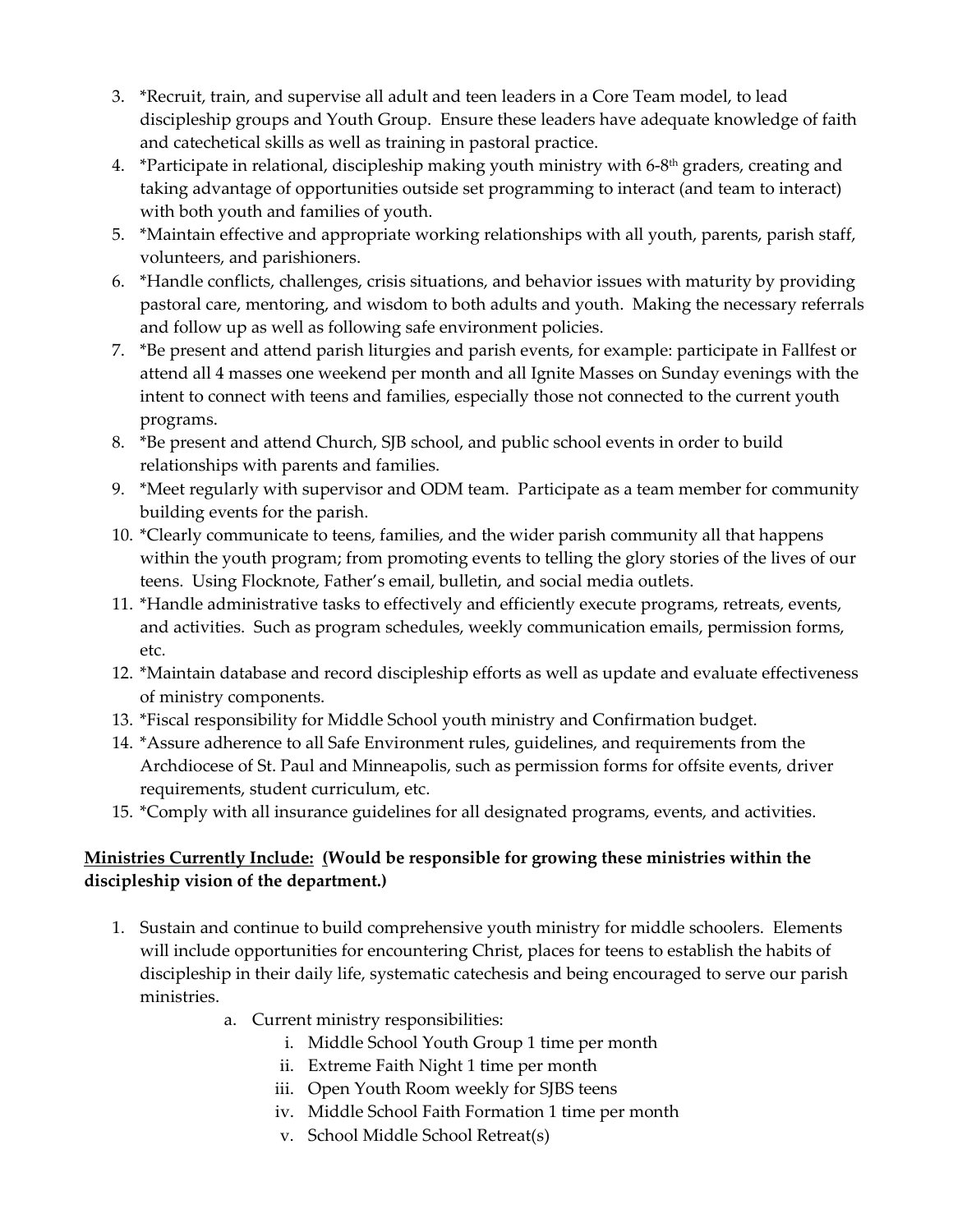- vi. Lead Extreme Faith Camp/CYSC Camp (Summer)
- vii. Lead Totus Tuus evening program (Summer)
- b. Goals for development:
	- i. Moving towards weekly Middle School Faith Formation with Edge from Lifeteen
	- ii. Monthly outreach events to build community
	- iii. Mini-Camp experiences throughout the year
	- iv. Open Youth Room for public school students
	- v. Parent and Teen Together events/activities
	- vi. Speaker or speaker series for parents
- 2. Develop middle school campus ministry in parish school. New to the position.
	- a. Assist middle school teachers in the overall formation of students.
	- b. Work in collaboration with the middle school teachers in the planning and implementation of liturgies like Reconciliation and Adoration of the Blessed Sacrament, service opportunities for students, etc.
	- c. Support teachers in their educational role with students.
	- d. Attend and participate in school staff meeting, middle school grade level meetings, and religion teacher meetings as it makes sense to the position.
	- e. Lead annual retreats for middle school students
	- f. Ongoing development of student ministries such as Pro-Life club, etc.
	- g. Time in and around the school and school activities with some supervision tasks as assigned by Principal
- 3. Coordinate 1 year Confirmation preparation process for the reception of Confirmation in  $9<sup>th</sup>$ grade.
	- a. Recruit, equip and form catechists in the parish to lead confirmation preparation for youth in grade 9.
	- b. Current curriculum includes: small group content, large group sponsor/parent evenings, sponsor and candidate work, saint report, letter to Father, service hours, 1 retreat.
	- c. Clear communication of program expectations to parents and teens.
	- d. Good follow through with teens as they accomplish the requirements.
	- e. Attend retreat coordinated by Coordinator of Discipleship for Senior High Teens and aide in it's execution.

**\*To be present where needed, ready to work as needed to meet responsibilities.** Includes recognizing when situations require more effort, satisfying responsibilities in a timely manner, providing an example of punctuality and attendance, and generally ensuring all is ready and taken care of.

**\*Organize, prepare and maintain files and information.** Gather information from fax, email and other sources, ensure all information has been received, follow up as necessary, organize reports and make them available for convenient reference, maintain for the designated time, discard at designated time.

**\*Maintain and improve work knowledge and skills** such as understanding requirements and work procedures, purpose of work completed, computer use and general building management.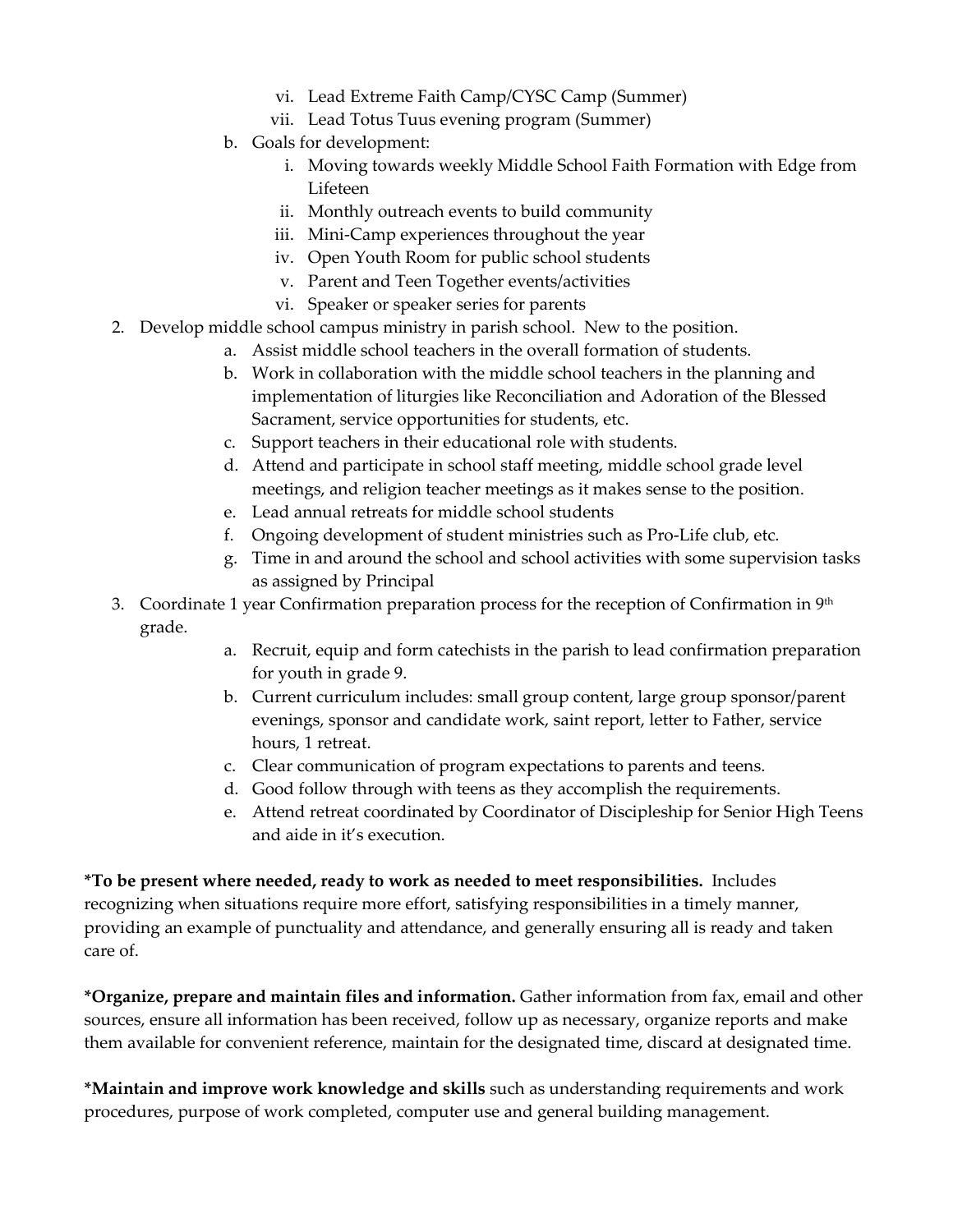**\*Meet all communication requirements** including interpersonal skills with parish and school employees as well as visitors, guests, school families, and parishioners. Includes keeping superiors and appropriate others informed.

**\*Help create a productive environment** where there is harmony, good morale, and cooperative teamwork. Monitor self-productivity and take corrective action as appropriate.

\*Maintain appropriate levels of confidentiality of all work data.

**Other Responsibilities**: includes other responsibilities identified as needed by the employee and approved and/or assigned by supervisor or pastor.

*The responsibilities listed above are representative of the job and are not inclusive. Those preceded by an asterisk (\*) are essential job functions.*

## *Qualifications & Requirements of Position*

## Date: April 2022

## **Qualifications**

- 1. Must be a practicing Catholic with a sound understanding of Catholic Tradition and Scripture.
- 2. Demonstrate understanding and acceptance of Catholic doctrine.
- 3. Bachelor of arts degree in ministry, theology or related field. Master's degree preferred.
- 4. Three years' experience working in similar position.
- 5. Demonstrated skills and interests in this type of work.
- 6. Desire to help lead youth of the parish to become authentic disciples of Jesus Christ.
- 7. Ability to satisfactorily pass a criminal background check.
- 8. Strong computer and social media skills. Be knowledgeable in the Microsoft Office suite (Word, Excel, Publisher, and Outlook).

## **Mental Demands**

- 1. Ability to plan, organize, and meet deadlines and to manage multiple concurrent tasks.
- 2. High level of organizational skills and ability to work under pressure and with interruptions.
- 3. Strong communication, interpersonal and organizational skills with ability to initiate and problem solve. Must work well with both adults and young people.
- 4. Strong communication skills that articulate the parish mission and invite young people to participate. Effectively able to address conflict and provide inspiration.
- 5. Enthusiastic, self-motivated and able to work without supervision, but obtain direction when needed.
- 6. Demonstrate leadership in youth ministry.
- 7. Be flexible in order to deal with unscheduled requests and evening and weekend hours.
- 8. Comfortable leading and speaking to large groups of people.
- 9. Understand the importance of confidentiality.